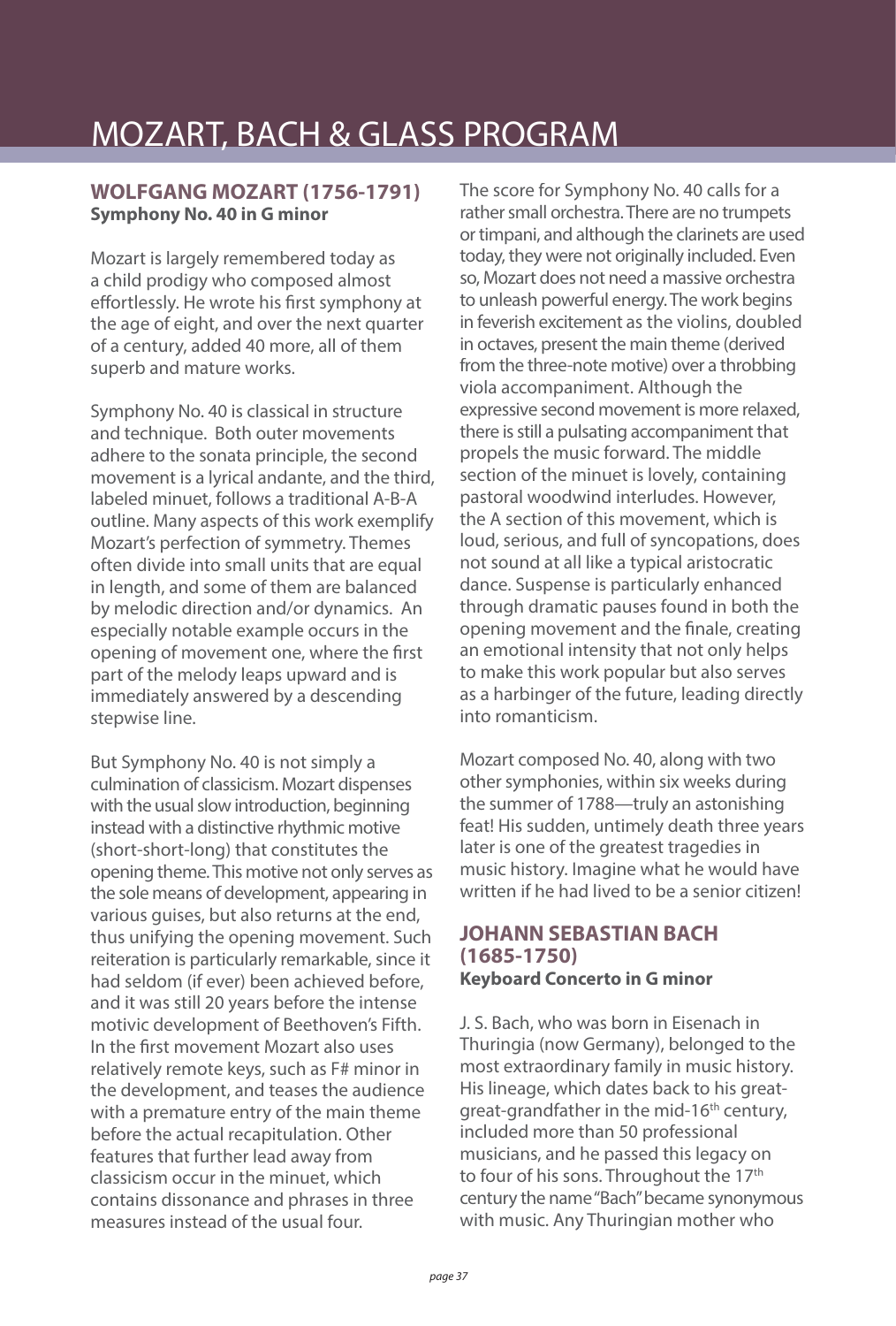## MOZART, BACH & GLASS PROGRAM (continued)

wished a musical career for her son would simply remark, "I hope he becomes a Bach!" and everyone understood what she meant.

Except for opera, Bach wrote for all the genres of his day, producing only works on the highest artistic level. He also composed a prodigious number of compositions, but he was not averse to recycling some of them. Although intended for harpsichord, the Seven Concertos for Keyboard were probably transcriptions of earlier concertos for violin and/or wind instruments. Bach often exercised considerable freedom with his original works, and these concertos thus offer a unique opportunity to observe his incomparable art as a transcriber and arranger. The Seven Keyboard Concertos were composed for convivial music making by the Leipzig Collegium Musicum, a musical society consisting mostly of university students, and the one in G minor is the last composition in this group.

Bach's Concerto is typical for its time. It comprises three separate movements in a fast-slow-fast scheme, and the overall harmonic plan moves from G minor in the opening movement to B-flat major for the second, returning to the home key for the finale. The orchestra consists of two violins, viola, continue (cello), and keyboard—quite small by today's standard, though not unusual for the Baroque period.

The outer movements consist of alternating tutti and solo sections; however, like most of Bach's keyboard concertos, these two groups are not always clearly delineated. Everyone performs together in the tutti, with the violins often doubling the treble part of the keyboard and the cello doubling the bass. For the solo sections the keyboard is much more prominent, while the orchestra mostly accompanies. The second movement, which is slower and more cantabile, is especially notable for expressive runs in the solo instrument. There is constant

movement throughout the entire work, and 16<sup>th</sup>-note passages, particularly those in the first movement, are extremely intricate and quite difficult. Despite these complexities, the work joyously concludes with a rollicking finale in 9/8 meter.

### **PHILIP GLASS (1937- ) Piano Concerto No. 3**

In the 1930s, Glass' Jewish parents emigrated from Lithuania to the United States, eventually settling in Baltimore. As a young boy Glass played the flute, but the most profound musical influence came from his father, who owned a record shop. Over the years Glass spent many hours listening to all types of music and developed an immense fondness for modern sounds. While earning a degree in mathematics and philosophy, he became fascinated with 12-tone music and decided to study piano and composition at The Juilliard School of Music. Later on he received a Fulbright scholarship for additional lessons in Paris with the eminent pedagogue, Nadia Boulanger.

Glass began his compositional career in the Western classical tradition, but he also collaborated outside this realm with many different notable artists, such as Ravi Shankar and Twyla Tharp. The result has been an outpouring of diverse works that range from operas and symphonies to film scores, ballets, world music, and even rock and electronic music.

At first it may seem incongruous to place concertos by J. S. Bach and Philip Glass alongside each other, but there are connections between the two works. Glass and his colleague, the phenomenal pianist Simone Dinnerstein, share an immense admiration for J.S. Bach, and when writing a work in Dinnerstein's honor, it was only natural for Glass to turn to the great master as a model. Despite a gap of over 250 years, the two compositions use similar